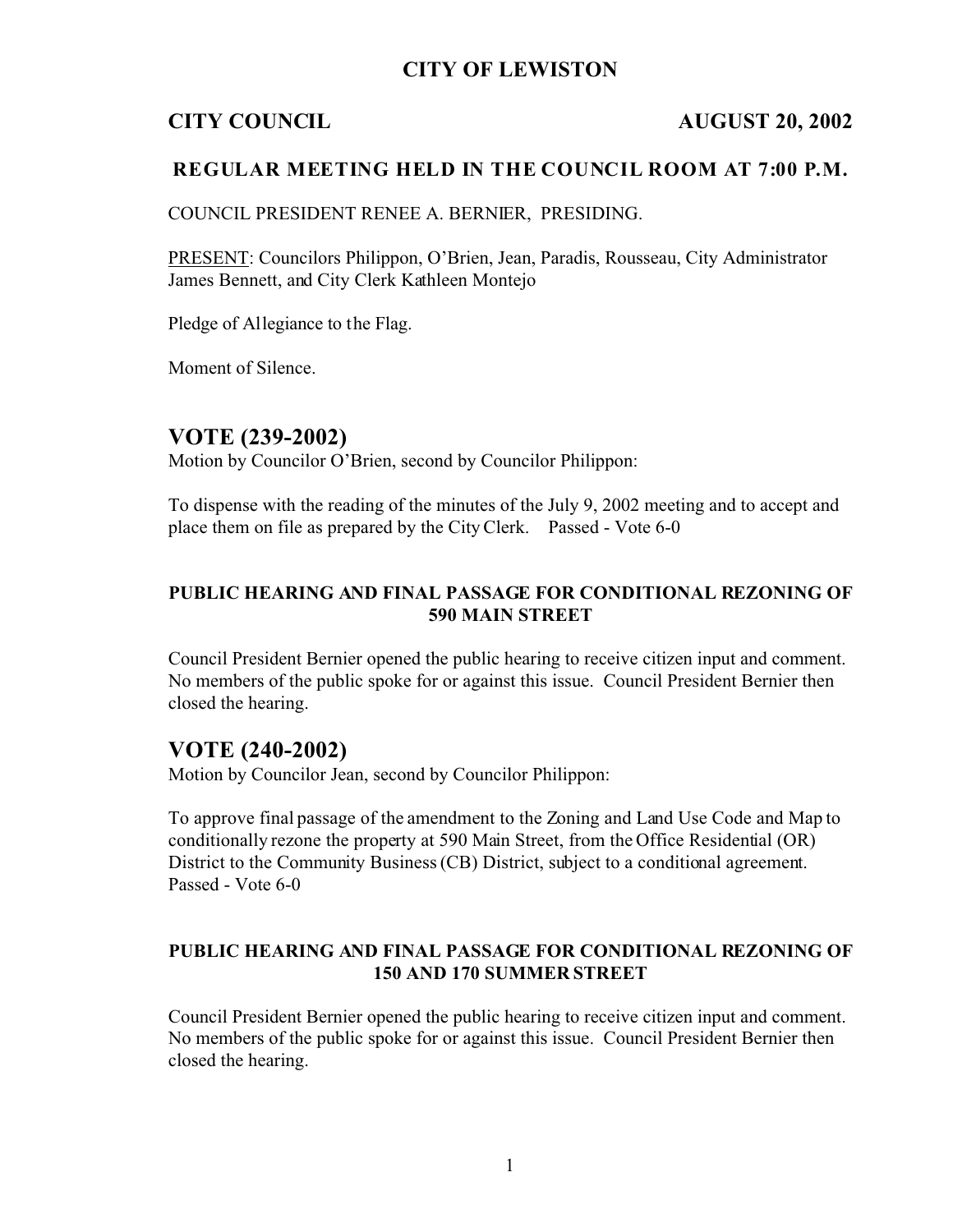# **VOTE (241-2002)**

Motion by Councilor Philippon, second by Councilor Jean:

To approve final passage of the amendment to the Zoning and Land Use Code and Map to conditionally rezone the properties at 150 and 170 Summer Street, from the Neighborhood Conservation "B" (NCB) District to the Urban Enterprise (UE) District, subject to a conditional agreement. Passed - Vote 6-0

## **PUBLIC HEARING AND FINAL PASSAGE FOR CONDITIONAL REZONING OF 29, 31, 35 AND 37 BLAKE STREET**

Council President Bernier opened the public hearing to receive citizen input and comment. No members of the public spoke for or against this issue. Council President Bernier then closed the hearing.

# **VOTE (242-2002)**

Motion by Councilor O'Brien, second by Councilor Jean :

To approve final passage of the amendment to the Zoning and Land Use Code and Map to conditionally rezone the properties at 29, 31, 35 and 37 Blake Street, from the Centreville (CV) District to the Urban Enterprise (UE) District, subject to a conditional agreement. Passed - Vote 6-0

### **PUBLIC HEARING AND FINAL PASSAGE FOR LAND USE CODE AMENDMENT FOR PARKING SPACE DIMENSIONS**

Council President Bernier opened the public hearing to receive citizen input and comment. No members of the public spoke for or against this issue. Council President Bernier then closed the hearing.

Councilor Rousseau expressed concern regarding the proposed dimensions for the parking garages, and stated he feels they will be too small and too tight for the average vehicle. He stated it will not be worth the extra money that the additional spaces will bring in, if most people do not want to use the parking garage if it is not user-friendly with very tight and difficult parking spaces. Councilor O'Brien expressed concern for elderly drivers and asked if some spaces in the new city garage could be left with the current, larger dimensions and other spaces with the proposed, smaller dimensions. City Planner Jim Lysen stated the proposed measurements are in compliance with current, industry standards for parking garages. He stated there will be mixed parking space sizes, some spaces for compact cars and so forth. He noted that many of the users of the garage will be regular customers who use the garage daily and they will be able to adapt to the sizes and gain a level of comfort over time with the smaller spaces.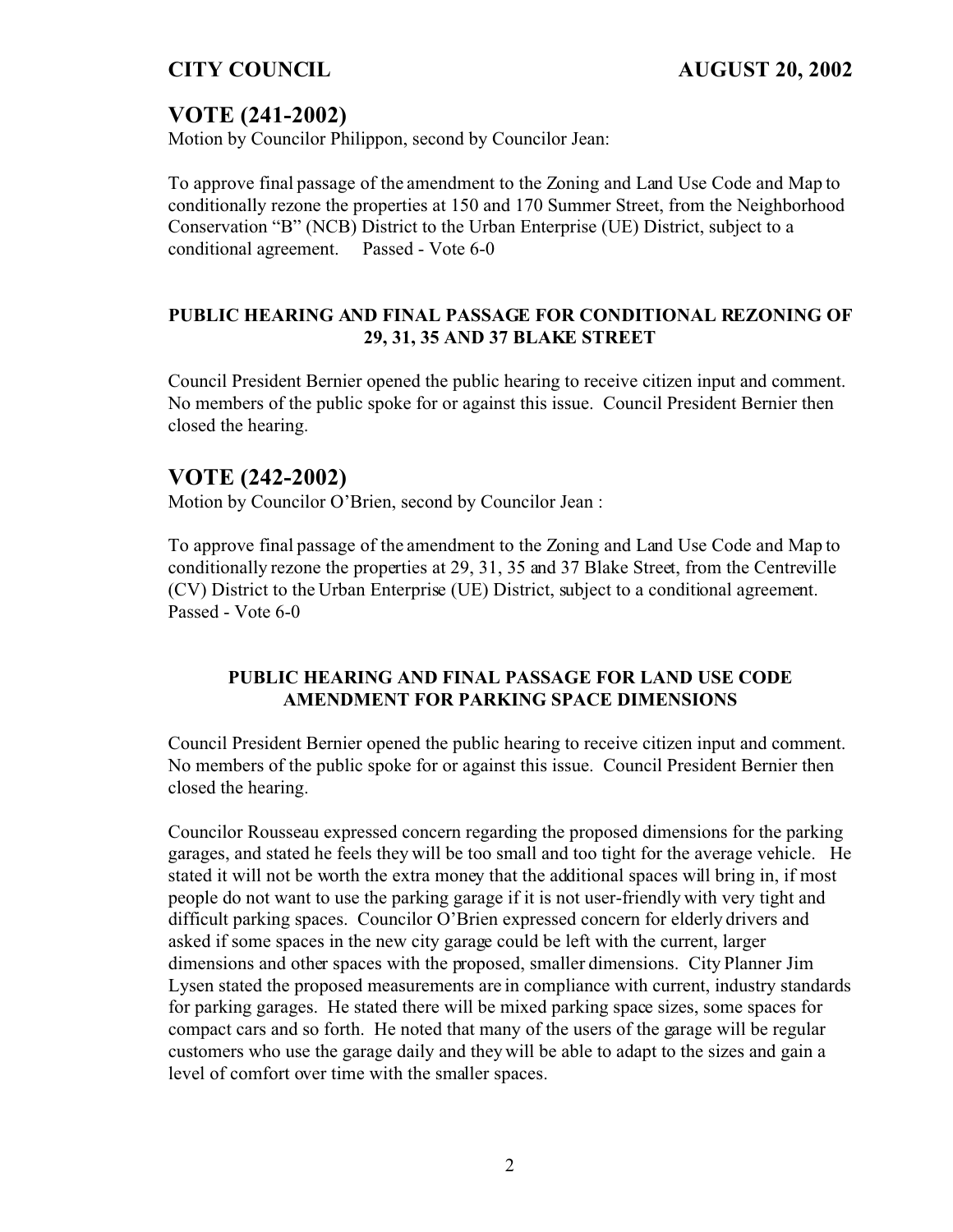# **VOTE (243-2002)**

Motion by Councilor Philippon, second by Councilor Jean:

That the proposed amendment to Appendix A, Article XII "Performance Standards", Section 17, "Off-Street Parking and Loading",of the City Zoning and Land Use Code, concerning parking space dimensions for parking structures, receive final passage by a roll call vote. Motion Failed - Vote 2-4 (Councilors Philippon and Jean in favor; Councilors Bernier, O'Brien, Paradis and Rousseau opposed.)

## **SPECIAL AMUSEMENT PERMIT FOR THE BIRD/TOUCAN LOUNGE**

Council President Bernier opened the public hearing to receive citizen input and comment. No members of the public spoke for or against this issue. Council President Bernier then closed the hearing.

# **VOTE (244-2002)**

Motion by Councilor Philippon, second by Councilor Jean:

To grant a Special Amusement Permit for Dancing & Entertainment to The Bird/Toucan Lounge, 1567 Lisbon Street. Passed - Vote 6-0

## **FINAL PUBLIC HEARING ON PROPOSED CHARTER AMENDMENT TO CREATE ASSOCIATE PLANNING BOARD MEMBERS**

Council President Bernier conducted a public hearing for the purpose of determining if a special municipal election should be held to provide for an amendment to the City Charter regarding the creation of two associate member positions on the Planning Board. Council President Bernier opened the public hearing to receive citizen input and comment. No members of the public spoke for or against this issue. Council President Bernier then closed the hearing.

The Charter Amendment will appear on the November 5, 2002 ballot.

## **STREET RENAMING FOR ENHANCED 911 PUBLIC SAFETY COMMUNICATIONS**

Councilor Bernier stated that she was contacted by residents who live at Orchard Heights and they were not in favor of having the street name changed. The proposed change is to rename the street Beauchesne Drive. The E911 Street Addressing Committee recommended the change since there are conflicting street names within the City - Orchard Circle, Orchard Street and Orchard Heights. The proposed street name change for Orchard Heights was removed from the list of proposed street name changes. The residents will be contacted again to see if a solution can be developed.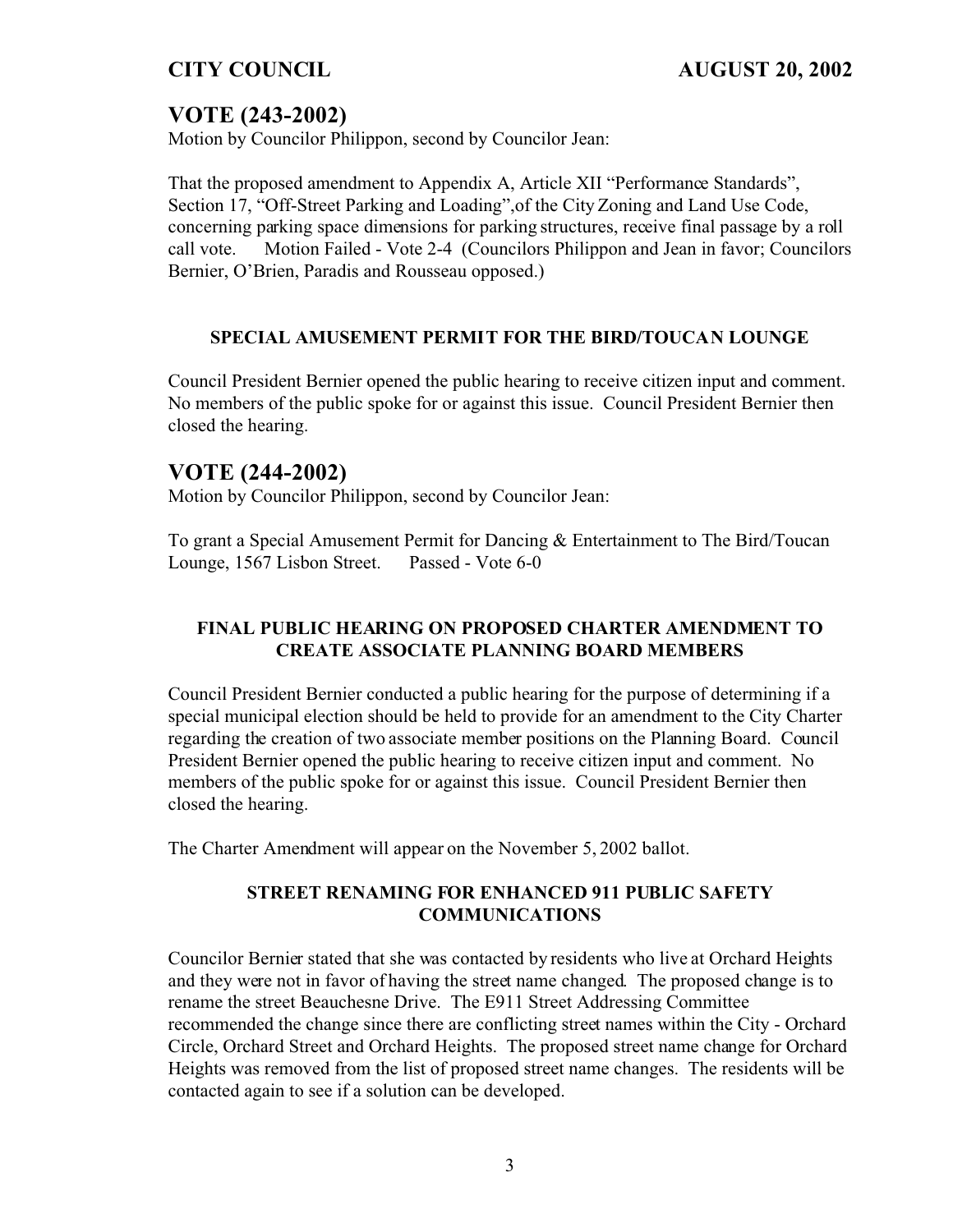# **VOTE (245-2002)**

Motion by Councilor Bernier, second by Councilor O'Brien:

That the street renaming be conditional upon all City and public safety agencies conducting the necessary work to insure that street signs and applicable maps are updated, and;

That the City work with the Post Office to notify all residences as to when the names will be officially changed, and;

That the following streets be renamed as proposed by the E911 Committee:

| <b>Current Street Name</b>                    | <b>Proposed Street Name</b>     |
|-----------------------------------------------|---------------------------------|
| Apple Road (section between Ferry and Lisbon) | <b>Read Street</b>              |
| South Labbe                                   | No name - extend Pauline Street |
| West Gagne                                    | <b>York Avenue</b>              |
| Rachel Circle                                 | Rachel Boulevard                |
| Ross Street                                   | <b>Barrows Street</b>           |
| Field Road (Mountford Road)                   | <b>Field Road</b>               |
| 505 Pond Road                                 | <b>Shore Road</b>               |
| Passed - Vote 6-0                             |                                 |

### **DISCONTINUANCE OF A PORTION OF ALFRED A. PLOURDE PARKWAY**

## **VOTE (246-2002)**

Motion by Councilor O'Brien, second by Councilor Paradis:

That the Order vacating and discontinuing a portion of Alfred A. Plourde Parkway, as shown on the attached map and described in the legal description contained within the Conditional Order discontinuing and relocating a portion of Alfred A. Plourde Parkway, be adopted, subject to the conditions as outlined in the Order. Passed - Vote 6-0

### **AMENDMENTS TO THE SALARIED EMPLOYEES PAY PLAN**

City Administrator Jim Bennett stated the policy and proposals the Council will be voting on tonight are the items that were reviewed and discussed during the recent Council workshop for the salaried employees pay plan issues.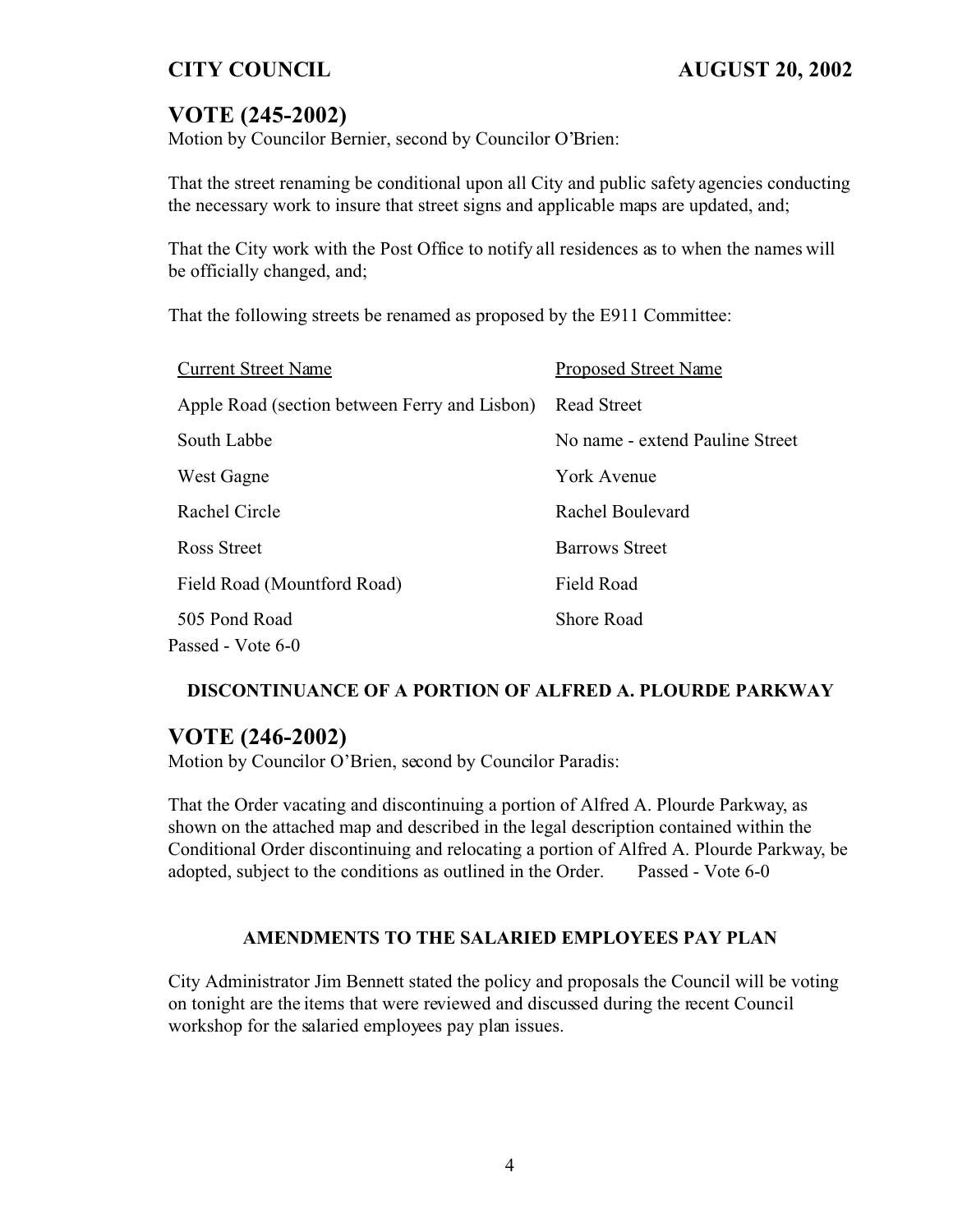# **VOTE (247-2002)**

Motion by Councilor Philippon, second by Councilor O'Brien:

To accept the June 2002 report entitled "Review and Analysis of Existing Compensation Plan for City of Lewiston Salaried Employees". Passed - Vote 6-0

# **VOTE (248-2002)**

Motion by Councilor Bernier, second by Councilor Paradis:

To amend the City Policy Number 49 (Salaried Employees Pay Plan) as presented. Passed - Vote 6-0

## **VOTE (249-2002)**

Motion by Councilor Philippon, second by Councilor O'Brien:

To issue a Resolution to direct the City Administrator to see that the full Salaried Employees Pay Plan Policy will be followed and implemented, specifically section 1.3 Performance Evaluations, that the Council would like to see the specific plan regarding implementation of the performance evaluations and merit based pay from the City Administrator prior to the budget process, that the City Administrator will review performance issues with all employees impacted by the plan, that the City Administrator will investigate additional compensation for merit based pay, that the Council receives the list of proposed merit pay as listed in section 5, that the \$12,500 be used in future adjustments and merit consideration, and that the City Administrator report to the City Council about proposals for right sizing the organization and how the policy impacts this. Passed - Vote 6-0

## **VOTE (250-2002)**

Motion by Councilor O'Brien, second by Councilor Paradis:

To establish 3% as the COLA adjustment for FY03 for the purpose of non-union employees. Passed - Vote 6-0

## **VOTE (251-2002)**

Motion by Councilor Philippon, second by Councilor Paradis:

To instruct the City Administrator to immediately implement the above changes as soon as possible. Passed - Vote 6-0

## **FUNDING FOR REBUILDING TOGETHER HOUSING PROGRAM**

Councilor Bernier stated she would like to see the funds in the demolition reserve account focus in the census tracts 201, 202 and 204.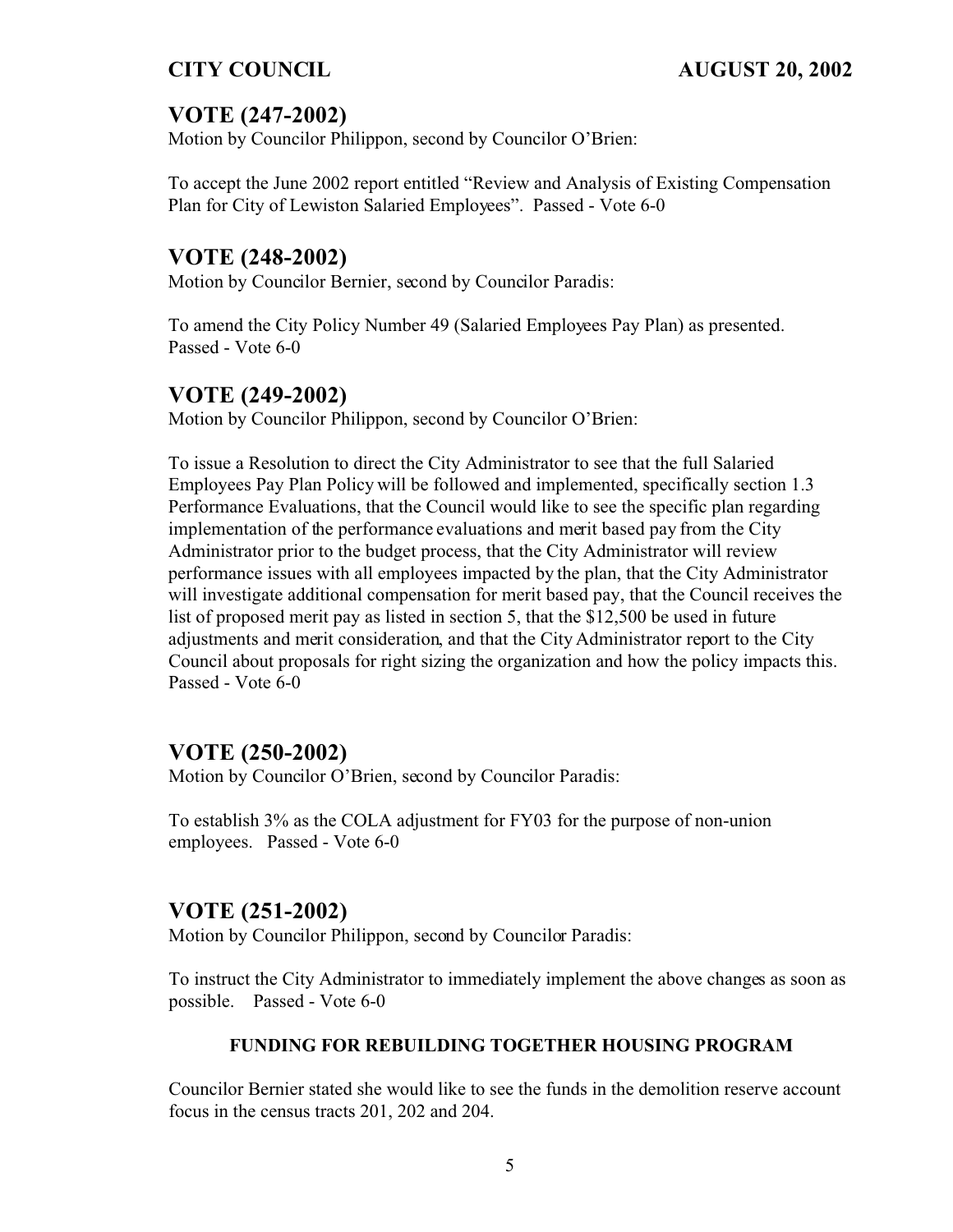# **VOTE (252-2002)**

Motion by Councilor O'Brien, second by Councilor Philippon:

Ordered, that the city contribute \$8,000 to the Rebuilding Together program to be used as start-up funds, said amount to be taken from the insurance proceeds for the fire loss of taxacquired property at 64 Maple Street; and to establish a Demolition Reserve fund with the remaining funds of approximately \$47,000, said Reserve Account to be used for costs associated with the demolition of tax-acquired properties or for the removal of public safety hazards. Passed - Vote 6-0

### **TO ESTABLISH NELKE PLACE AS A DEAD-END STREET**

Councilor Philippon stated that he has been working on this issue for the past few months. He has met with the residents of Nelke Place and all are in favor of this change. He stated the Public Works, Police and Fire Departments do not have any concerns regarding the changes.

Mr. Raymond Audet of 44 Russell Street stated he lives on the corner of Russell and Nelke Place and he will be greatly inconvenienced by the change. Even though he lives on Russell Street, his garage faces Nelke Place and this is the street that he uses to arrive and leave this house. He also stated that the cul-de-sac change will be located right next to his back yard and he will not be able to enjoy the privacy in his yard anymore. The City Administrator stated that the Public Works Department can meet with Mr. Audet and try to suggest and recommend some solutions that will make this change be less inconvenient for him and his home.

## **VOTE (253-2002)**

Motion by Councilor Philippon, second by Councilor Paradis:

ORDERED, that the 1987 acceptance of Nelke Place be amended to make Nelke Place a dead-end street by closing off the entrance to Nelke Place at Russell Street. Passed - Vote 5-1 (Councilor Jean opposed.)

At this point, the Council took a recess from 9:05pm to 9:15pm.

### **DISPOSITION OF PROPERTY AT 108 BIRCH STREET**

Business Development Manager Lincoln Jeffers stated this property will be the site of an innovative partnership between the City, CEI and SOCHS and will help to improve the housing stock in downtown.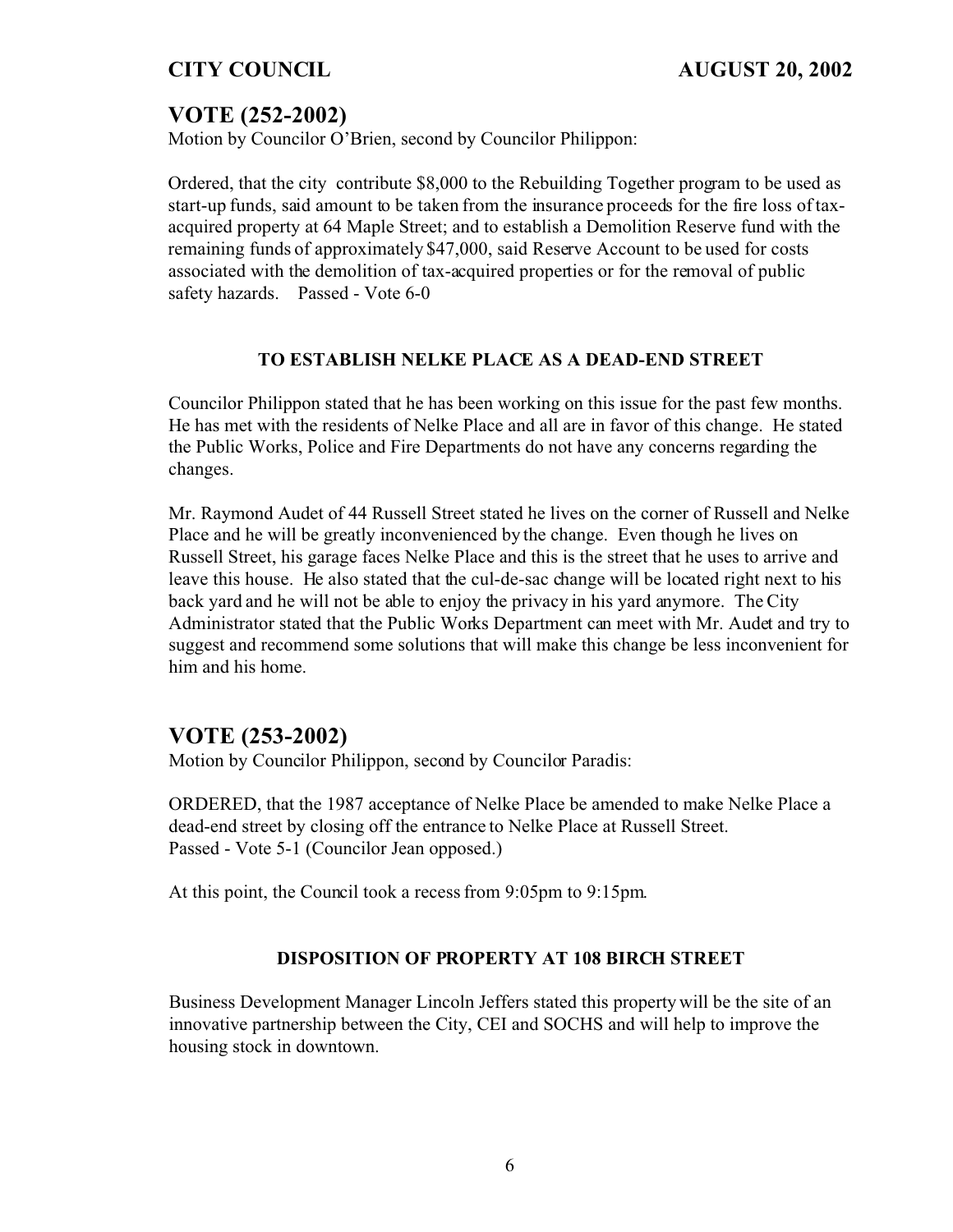# **VOTE (254-2002)**

Motion by Councilor Paradis, second by Councilor Philippon:

Be It Resolved by the City Council that the City Administrator be and hereby is authorized to execute the Real Estate Transfer Agreement, pertaining to the transfer of the property at 108 Birch Street to Coastal Enterprises Incorporated, and that the City Administrator be and hereby is authorized to make, execute and deliver such deeds and other documents as he, in his discretion, may deem necessary or convenient to the accomplishment of such transaction. Passed - Vote 6-0

## **TRAFFIC SCHEDULE AMENDMENTS**

## **VOTE (255-2002)**

Motion by Councilor O'Brien, second by Councilor Paradis:

To adopt the following amendments to the Traffic Schedule:

Section 51 - Parking Prohibited - Even Numbered - Winter (Tow Away Zone)

| Franklin Street                                                         | From Campus Avenue to Sabattus Street  |
|-------------------------------------------------------------------------|----------------------------------------|
| Nichols Street                                                          | From Campus Avenue to Sabattus Street. |
| Section 52 - Parking Prohibited - Odd Numbered - Winter (Tow Away Zone) |                                        |
| <b>Bardwell Street</b>                                                  | From Campus Avenue to Nichols Street   |
| <b>Wood Street</b>                                                      | From Campus Avenue to Sabattus Street. |

Note: (Additions are underlined; deletions are struck-out.)

Passed - Vote 6-0

### **APPOINTMENT TO THE BOARD OF APPEALS**

## **VOTE (256-2002)**

Motion by Councilor O'Brien, second by Councilor Rousseau:

To confirm the Mayor's nomination of Eric Awagain of 10 Oak Street and to appoint Mr. Awagain as an associate member of the Board of Appeals for a five year term, since said term is to fill an existing vacancy, this term shall expire January 3, 2006. Passed - Vote 6-0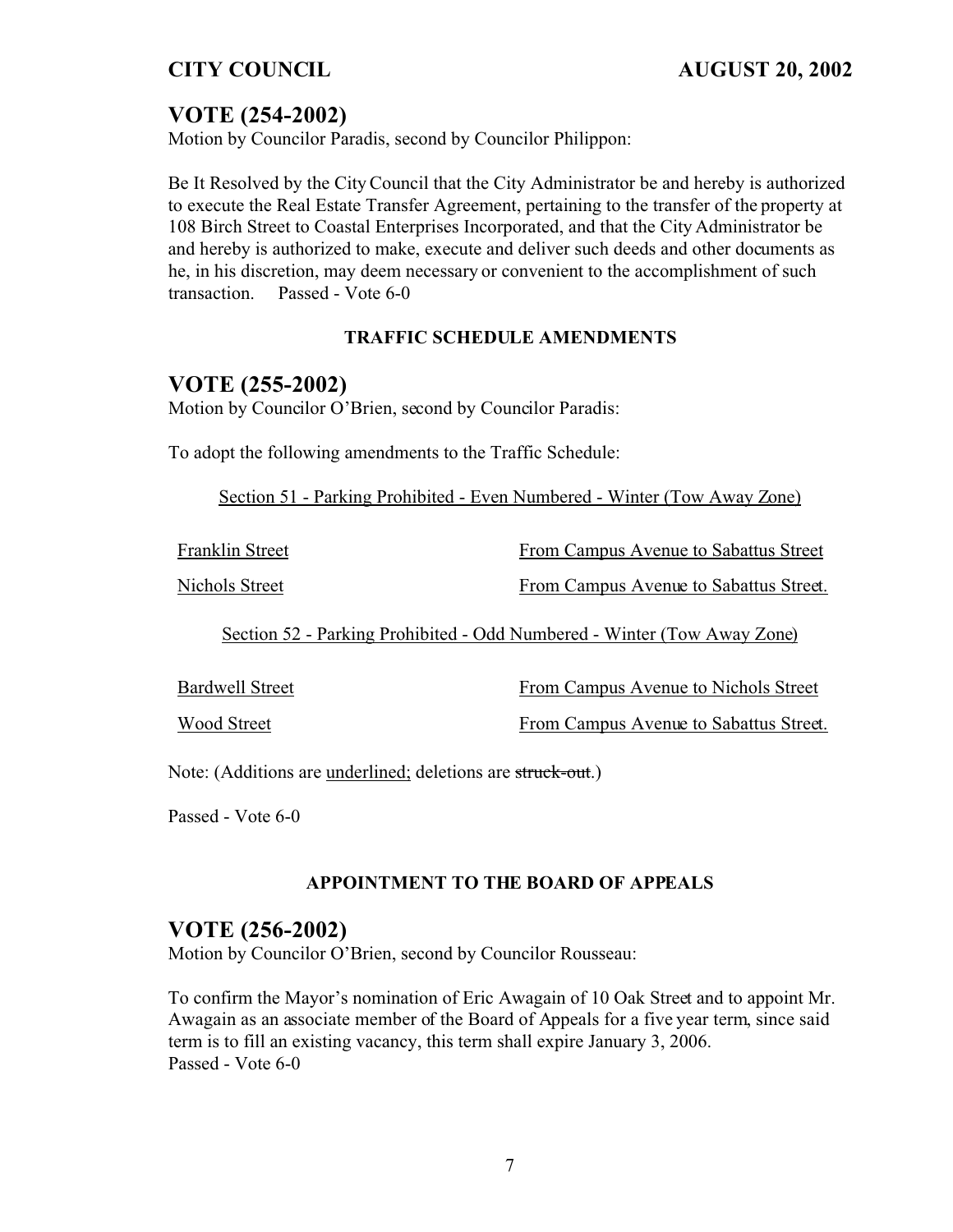#### **ELECTION OF MMA OFFICERS AND BOARD MEMBERS**

## **VOTE (257-2002)**

Motion by Councilor Rousseau, second by Councilor Paradis:

To approve the 2003 Slate of Candidates as proposed for the Maine Municipal Association Officers and Executive Committee members. Passed - Vote 6-0

#### **LEGISLATIVE UPDATE**

No report was presented during this meeting.

#### **REPORT FROM THE SCHOOL COMMITTEE**

Councilor Bernier stated that she, the School Superintendent and the City Administrator have meet to review the traffic issues on East Avenue near the high school and that the School Board will be reviewing the formal traffic study report.

#### **OTHER BUSINESS**

Councilor Bernier inquired about the Balloon Festival's use of the municipal parking garages and parking lots. She stated they allowed non-profit groups to charge people to park in these spaces while attending the Festivals. There were problems during the Festival with different non-profit groups charging different fees, plus charging people who already pay a monthly fee to park in the lots. The City Administrator will review the issue and draft a proposed policy for use by Festivals during next summer.

Roland Amlotte of 389 Randall Road addressed the Council regarding his concerns with their recent action to take his property on Main Street by eminent domain. He asked why he did not receive advanced communication of their July 9 vote, he stated he has never been contacted by the City with concerns about the condition of his property, he stated the City never approached him to offer to purchase the property, he stated that had the City approached him and told him that his property was an eyesore, he would have fixed up his property. Mr. Amlotte asked how the City established the value at \$160,000. He stated that in 1978, he bought the property at 49 Main Street for \$40,000 and in 1982 he purchased the other property for \$52,000 and then took out a loan of \$75,000 to renovate and join the building, which total \$167,000 invested 20 years ago. Mr. Amlotte stated the current assessed value by the City is \$188,000, not even the \$160,000 he was offered.

The City Administrator stated that the Council is happy to answer his questions, yet since Mr. Amlotte has filed a lawsuit against the City and he is currently represented by legal counsel, it would be inappropriate to answer these questions and address these issues without the presence of legal counsel for both Mr. Amlotte and the City.